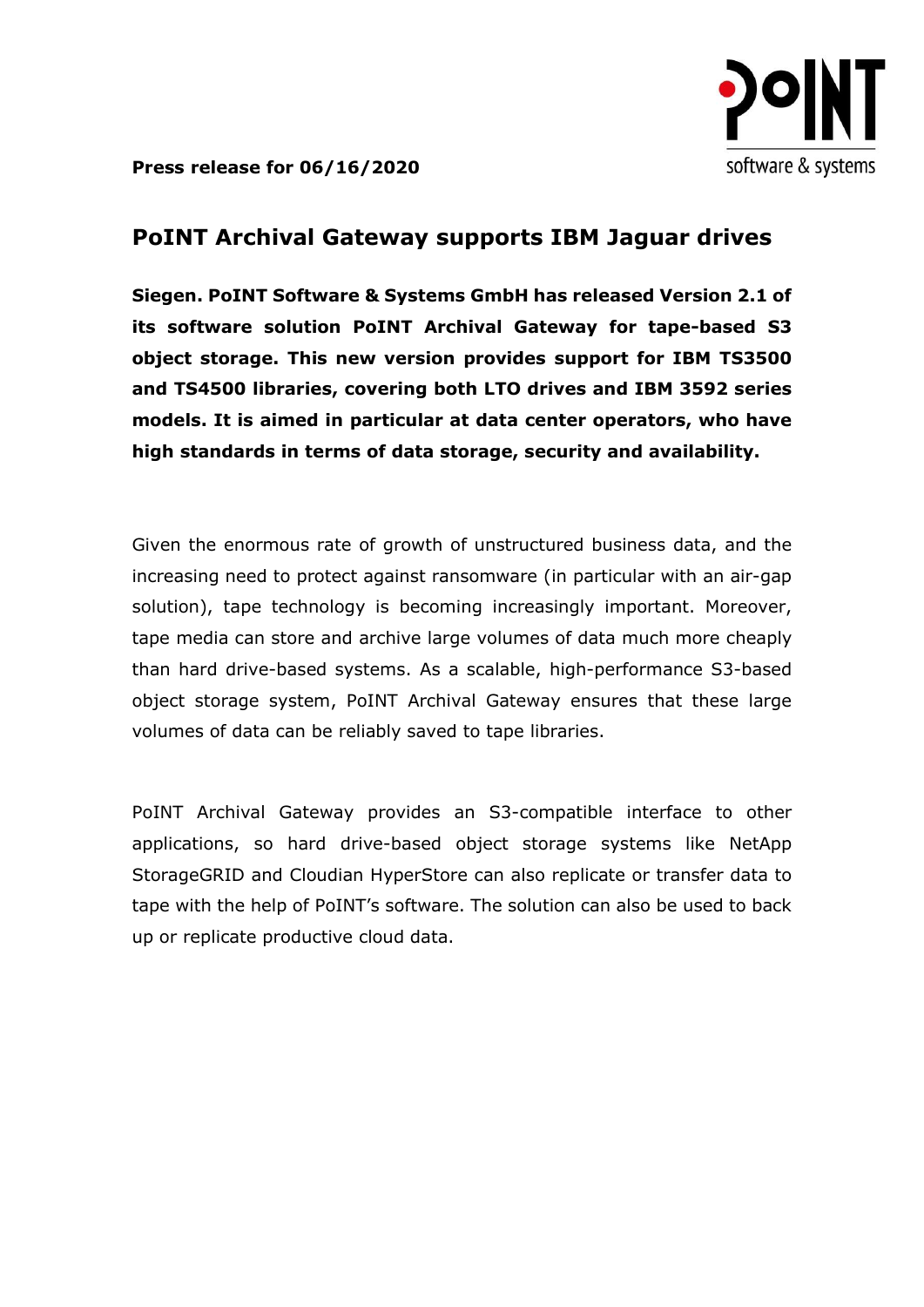

| Dashboard<br>System Management -<br>Dashboard | Storage Management -         | <b>Device Management</b> | Security & Auditing -<br><b>Statistics</b> |
|-----------------------------------------------|------------------------------|--------------------------|--------------------------------------------|
|                                               |                              |                          |                                            |
|                                               |                              |                          |                                            |
|                                               | 16<br><b>Partitions</b>      | $=$                      | 97<br><b>Repositories</b>                  |
| <b>View Details</b>                           | O                            | <b>View Details</b>      | $\circ$                                    |
|                                               | 11.257.963<br><b>Objects</b> |                          | 837<br>Media                               |
| <b>View Details</b>                           | $\circ$                      | <b>View Details</b>      | $\circ$                                    |
| <b>CD</b> Nodes                               |                              |                          |                                            |
| DBN 1                                         | IFN 4                        |                          | IFN <sub>5</sub>                           |
| 192.168.11.240:4000                           |                              | 192.168.11.220:4000      | 192.168.11.221:4000                        |
|                                               |                              |                          |                                            |

© PoINT Software & Systems GmbH

One key advantage of the PoINT Archival Gateway is its native support for integrating tape libraries and drives. This approach enables extremely high throughput rates, rising above one petabyte per day. Thanks to flexible erasure coding settings, data can also be saved redundantly to multiple tapes or even separate libraries, improving your resilience further still.